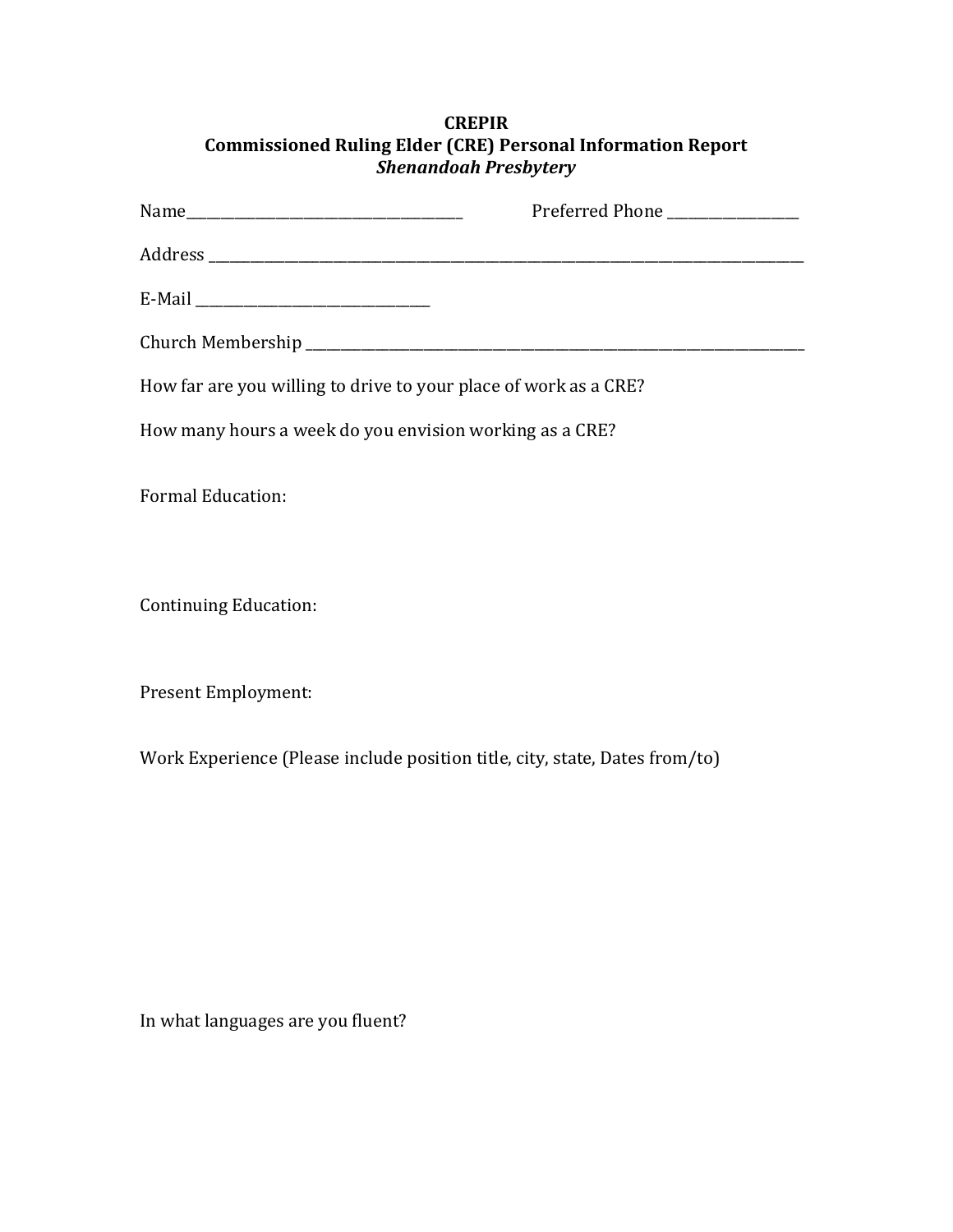## **LEADERSHIP COMPETENCIES**

| Select 10 leadership competencies from the list below that best describe your leadership                                                                                                                                                                                                                                                                      |                                                                                                                                                                                                                                                                                                                                                                                                    |  |  |
|---------------------------------------------------------------------------------------------------------------------------------------------------------------------------------------------------------------------------------------------------------------------------------------------------------------------------------------------------------------|----------------------------------------------------------------------------------------------------------------------------------------------------------------------------------------------------------------------------------------------------------------------------------------------------------------------------------------------------------------------------------------------------|--|--|
| traits, gifts and training.                                                                                                                                                                                                                                                                                                                                   |                                                                                                                                                                                                                                                                                                                                                                                                    |  |  |
|                                                                                                                                                                                                                                                                                                                                                               | THEOLOGICAL/SPIRITUAL INTERPRETER                                                                                                                                                                                                                                                                                                                                                                  |  |  |
| <b>Compassionate</b> – having the ability to suffer with<br>others; being motivated by others pain and is<br>called into action as advocate; is motivated by<br>caring for others while concurrently keeping the<br>organizational goals clearly in focus.                                                                                                    | Hopeful – maintains stability in the moment and hope for the future;<br>provides direction, guidance, and faith when describing basic needs;<br>and helps followers to see a way through chaos and complexity.                                                                                                                                                                                     |  |  |
| Preaching and Worship Leadership: Is a<br>consistently effective preacher and worship leader;<br>is able to inspire from the pulpit; communicates a<br>clear and consistent message through sermons that<br>are carefully prepared and artfully delivered;<br>projects the identity and character of the<br>congregation through worship leadership presence. | Spiritual Maturity: Shows strong personal depth and spiritual<br>grounding; demonstrates integrity by walking the talk and by<br>responding with faithfulness of purpose; is seen by others as<br>trustworthy and authentic; nurtures a rich spiritual life; seeks the<br>wisdom and guidance of appropriate mentors; is able to articulate a<br>clear and consistent theology.                    |  |  |
| Lifelong Learner - individuals who use every<br>experience in life as a potential tool for growth;<br>one who pursues continuing education; and those<br>who build on strengths and seek assistance to<br>improve weaknesses.                                                                                                                                 | <b>Teacher</b> – creates learning environments where students are active<br>participants as individuals and as members of collaborative groups;<br>designs lesson plans that teach concepts, facts, and theology;<br>effectively uses multiple learning tools to reach a wide variety of<br>instructional<br>learners;<br>revises<br>strategies<br>based<br>upon<br>ministry/organization context. |  |  |
|                                                                                                                                                                                                                                                                                                                                                               | <b>COMMUNICATION</b>                                                                                                                                                                                                                                                                                                                                                                               |  |  |
| <b>Communicator</b> - Advances the abilities of<br>individuals and the organizations through<br>active listening supported with meaningful oral<br>and written presentation of information.                                                                                                                                                                   | Bilingual – having the ability to use two languages, especially with<br>equal or nearly equal fluency; able to use multiple languages in<br>communication.                                                                                                                                                                                                                                         |  |  |
| <b>Public</b><br><b>Communicator - Demonstrates</b><br>a<br>comfortable ease when speaking in a variety of<br>settings (both small and large groups); is effective<br>at addressing a variety of topics; can get messages<br>across with the desired effect.                                                                                                  | Media Communicator: Has experience developing materials for a<br>variety of written or multimedia forms of communications (print,<br>Internet-based, social media, etc.).                                                                                                                                                                                                                          |  |  |
| Technologically Savvy - the ability to navigate<br>successfully the world of technology using<br>software, blogging, multi-media, and websites as<br>tools for ministry.                                                                                                                                                                                      |                                                                                                                                                                                                                                                                                                                                                                                                    |  |  |
| ORGANIZATIONAL LEADERSHIP                                                                                                                                                                                                                                                                                                                                     |                                                                                                                                                                                                                                                                                                                                                                                                    |  |  |
| $\bf{Advisor}$ – an individual others turn to for counsel<br>and guidance; provides coaching; expertise for<br>congregations or other organizations.                                                                                                                                                                                                          | <b>Change Agent</b> – having the ability to lead the change process<br>successfully; anchoring the change in the<br>congregations'/organizations' vision and mission.                                                                                                                                                                                                                              |  |  |
| <b>Contextualization - the ability to assess</b><br>accurately the context, environment, history,<br>relationships and uniqueness of a congregation                                                                                                                                                                                                           | Culturally Proficient - having solid understanding of the<br>norms, values and common behaviors of various peoples,<br>including direct experience working in multiple cultural and                                                                                                                                                                                                                |  |  |

cross-cultural settings.

or organization.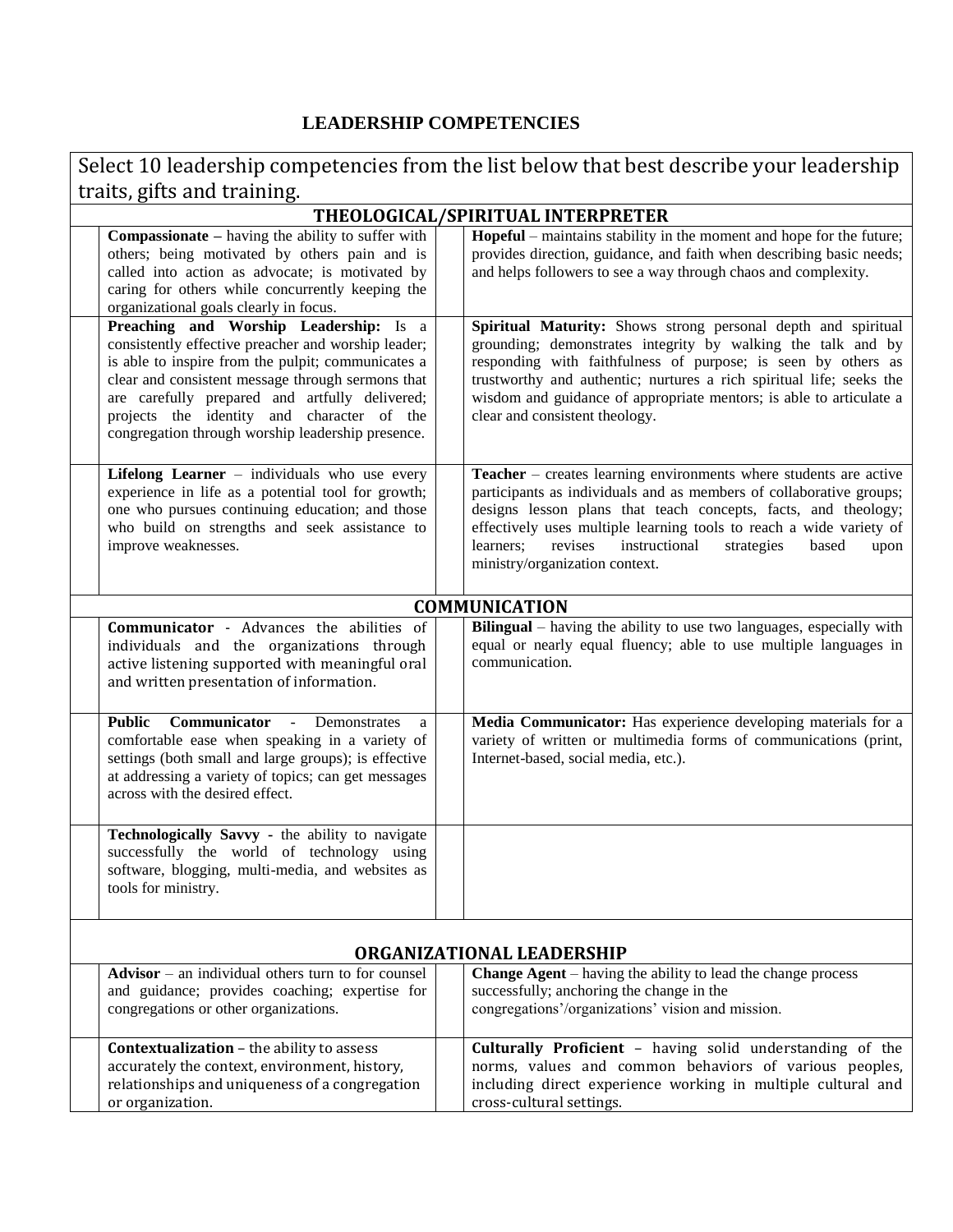| Externally Aware - identifies and keeps informed<br>of the polity of the church and/or the organization;<br>maintains current with laws, regulations, policies,<br>procedures, trends, and developments<br>both<br>internally and in the larger society.                                                                                                                                                                         | <b>Entrepreneurial</b> - leaders that are creative in using resources;<br>identifies opportunities to develop; is willing to take risks, initiates<br>actions that involve a deliberate risk to achieve a recognized benefit<br>or advantage.                                                                                                                                                                                                  |
|----------------------------------------------------------------------------------------------------------------------------------------------------------------------------------------------------------------------------------------------------------------------------------------------------------------------------------------------------------------------------------------------------------------------------------|------------------------------------------------------------------------------------------------------------------------------------------------------------------------------------------------------------------------------------------------------------------------------------------------------------------------------------------------------------------------------------------------------------------------------------------------|
| <b>Risk Taker</b> $-$ persons with the ability to take<br>appropriate risk to accomplish needed goals; one<br>who thinks outside the box and who is not afraid<br>of challenging the status-quo.                                                                                                                                                                                                                                 | Task Manager - Assures that effective controls are developed and<br>maintained to ensure the integrity of the organization; holds self and<br>others accountable for rules and responsibilities; can be relied upon<br>to ensure that projects within areas of specific responsibility are<br>completed in a timely manner and within budget; and monitors and<br>evaluates plans, focuses on results and measuring attainment of<br>outcomes. |
| Willingness to Engage Conflict: Steps up to<br>conflicts, seeing them as opportunities; reads<br>situations quickly; good at focused listening; can<br>identify common ground and elicit cooperation<br>from others in crafting mutual solutions.                                                                                                                                                                                | Decision Making: Makes effective decisions, balancing analysis,<br>wisdom, experience, and judgment; is aware of the long term<br>implications of choices made; is generally regarded as offering<br>solutions and suggestions that are correct and effective.                                                                                                                                                                                 |
| Organizational Agility: Is astute about how<br>congregations and/or organizations work; knows<br>how to get things done through formal and<br>informal channels; understands the importance of<br>supporting good policy, practice, and procedure;<br>appreciates the power in the culture of a<br>congregation; is politically savvy.                                                                                           | Strategy and Vision: Sees ahead clearly, keeping focused on the<br>larger picture; can anticipate future consequences and trends<br>accurately; is future oriented; casts a compelling and inspired vision<br>for a preferred future; sees possibility; crafts breakthrough strategies.                                                                                                                                                        |
| Financial Manager - deliver results by<br>maximizing organizational effectiveness and<br>sustainability through the best use of available<br>financial resources; allocates and manages<br>finances transparently; implements strategies<br>to achieve operational efficiencies and value for<br>money; puts in place rigorous and<br>comprehensive financial accountability<br>systems.                                         | Funds Developer - maintains the ability to solicit donations<br>used to fund the budget of the organization; effectively expresses<br>the needs for funds to potential donors; responsible for adding<br>new potential donors to the organization's contact list; prepares<br>statement of planned activities and enlists support for mission<br>initiatives.                                                                                  |
| <b>Collaboration:</b> Has a natural orientation<br>toward getting people to work together; shares<br>wins and successes; fosters open dialogue; lets<br>people finish and be responsible for their work;<br>creates strong feelings of belonging among<br>group members; is a good judge of talent and<br>can accurately assess the strengths and<br>limitations of others.                                                      |                                                                                                                                                                                                                                                                                                                                                                                                                                                |
|                                                                                                                                                                                                                                                                                                                                                                                                                                  | <b>INTERPERSONAL ENGAGEMENT</b>                                                                                                                                                                                                                                                                                                                                                                                                                |
| Interpersonal Engagement - Displays a<br>consistent ability to build solid relationships of<br>trust and respect inside and outside of the<br>organization; engage people, organizations, and<br>partners in developing goals, executing plans,<br>and delivering results; use negotiation skills<br>and adaptability to encourage recognition of<br>joint concerns, collaboration, and to influence<br>the success of outcomes. | Bridge Builder - possessing a certain responsibility for the<br>unity of the congregation and/or organization; works to connect<br>people of different cultures, worldviews, and theological<br>positions.                                                                                                                                                                                                                                     |
| Motivator - Creates and sustains an organizational<br>culture which permits others to provide the quality<br>of service essential to high performance. Enables                                                                                                                                                                                                                                                                   | Personal Resilience: Learns from adversity and failure; picks<br>up on the need to change personal, interpersonal, and leadership<br>behaviors; deals well with ambiguity; copes effectively with                                                                                                                                                                                                                                              |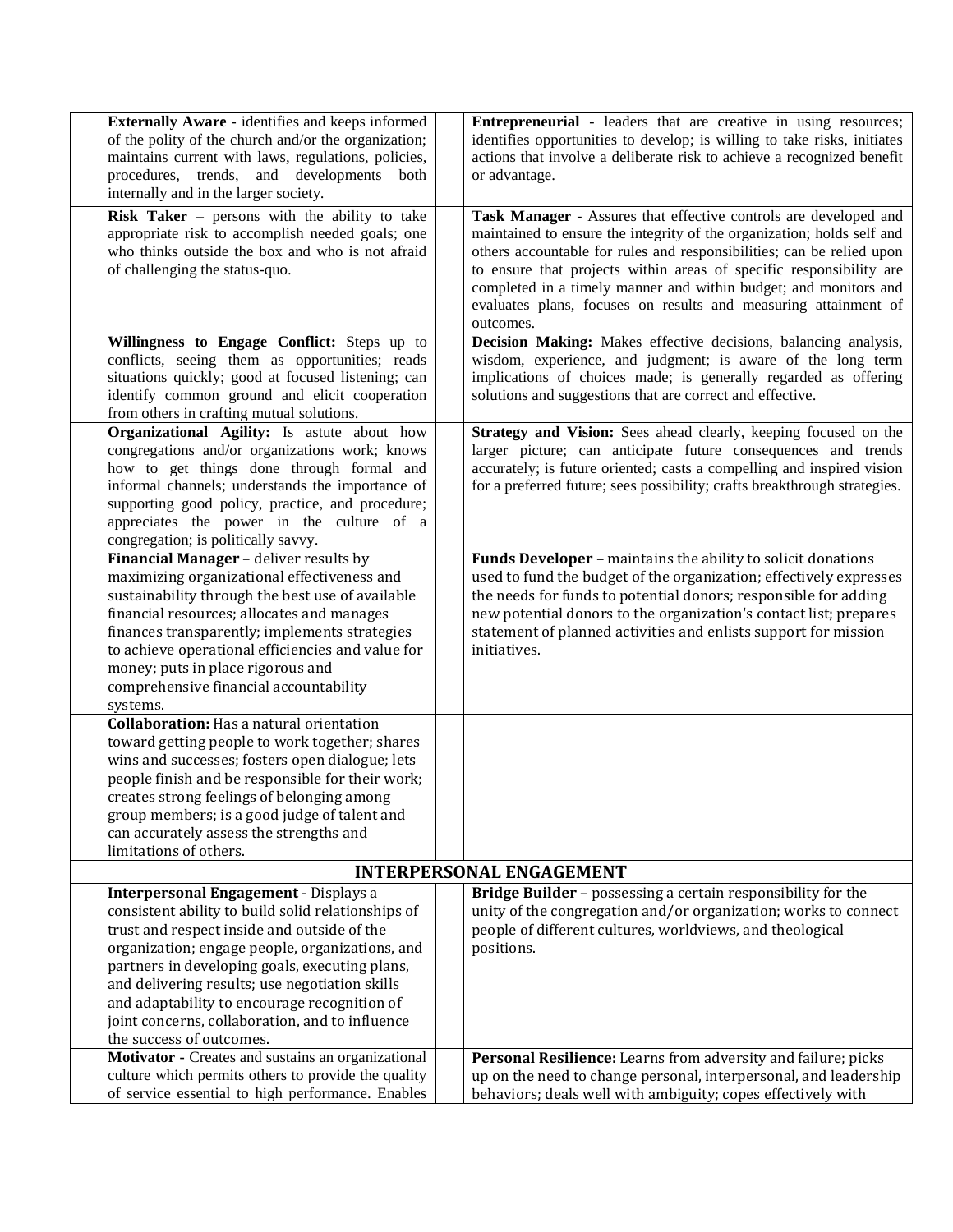| others to acquire the tools and support they need to<br>perform well; and influences others toward a spirit<br>of service and meaningful contributions to mission<br>accomplishment.                                                                                                                                                                                             | change; can decide and act without having the total picture;<br>comfortably handles risk and uncertainty; seeks feedback;<br>expresses personal regret when appropriate.                                                                                                                             |
|----------------------------------------------------------------------------------------------------------------------------------------------------------------------------------------------------------------------------------------------------------------------------------------------------------------------------------------------------------------------------------|------------------------------------------------------------------------------------------------------------------------------------------------------------------------------------------------------------------------------------------------------------------------------------------------------|
| <b>Initiative:</b> Demonstrates ambition; is highly<br>motivated; is action oriented and full of energy for<br>things seen as challenging; seizes opportunity;<br>pushes self and others to achieve desired results.                                                                                                                                                             | <b>Flexibility</b> - Adapts behavior and work methods in response to new<br>information, changing conditions, unexpected obstacles, or<br>ambiguity; remains open to new ideas and approaches; and works<br>concurrently on related and conflicting priorities without losing<br>focus or attention. |
| <b>Self Differentiation:</b> Demonstrates strong and<br>appropriate personal boundaries in relationships;<br>has a healthy appreciation of self, without being<br>egotistical; is emotionally mature; can maintain a<br>less- anxious presence in the midst of turmoil; is<br>not overly dependent upon outside affirmation;<br>works to build a strong personal support system. |                                                                                                                                                                                                                                                                                                      |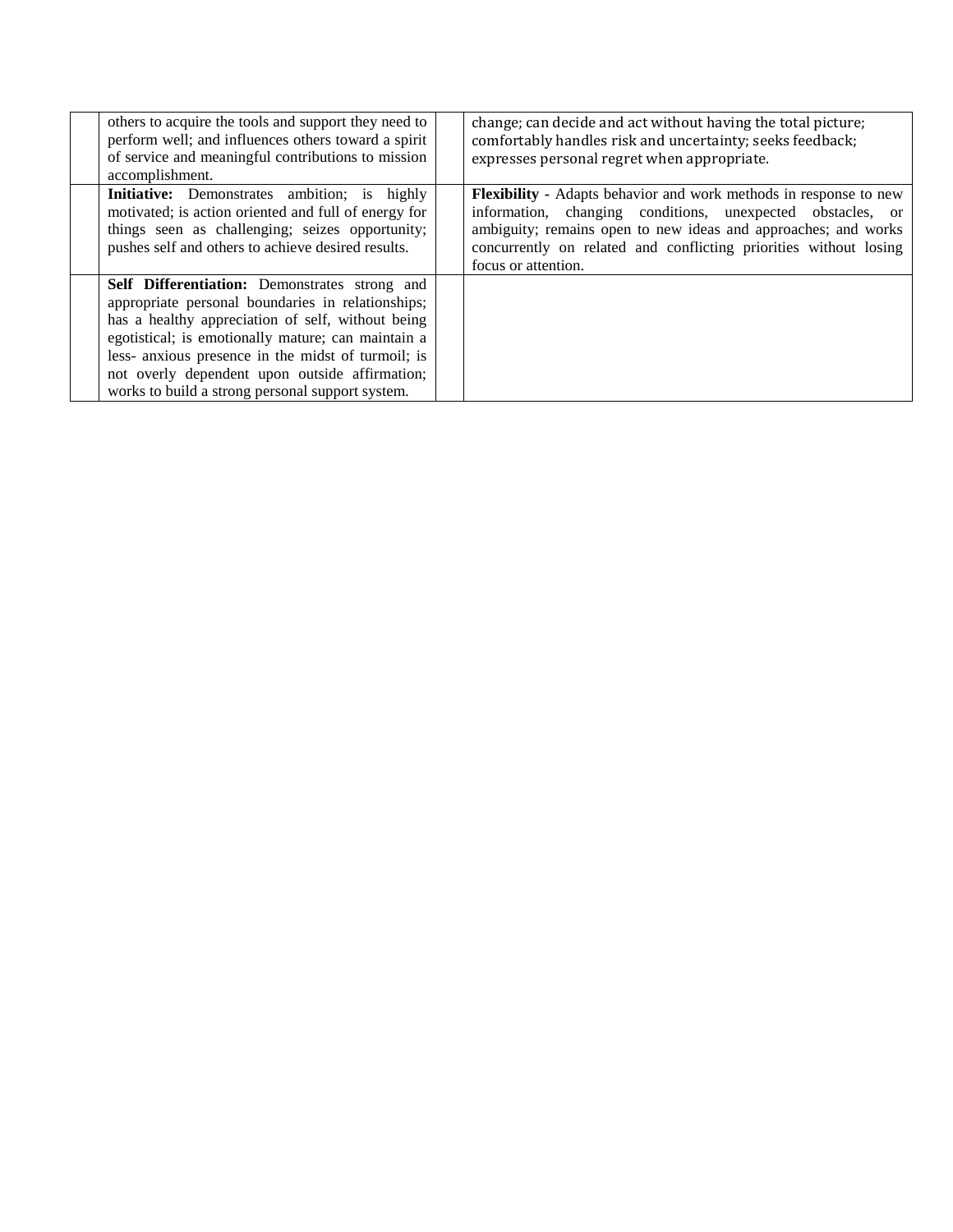### *Narrative Questions*

1. Describe an experience in your service in the church which you recognize as one of success and fulfillment.

2. Describe the type of ministry to which you believe God is calling you. If you are open to several possible types of ministry, describe the process of discernment in which you are engaged.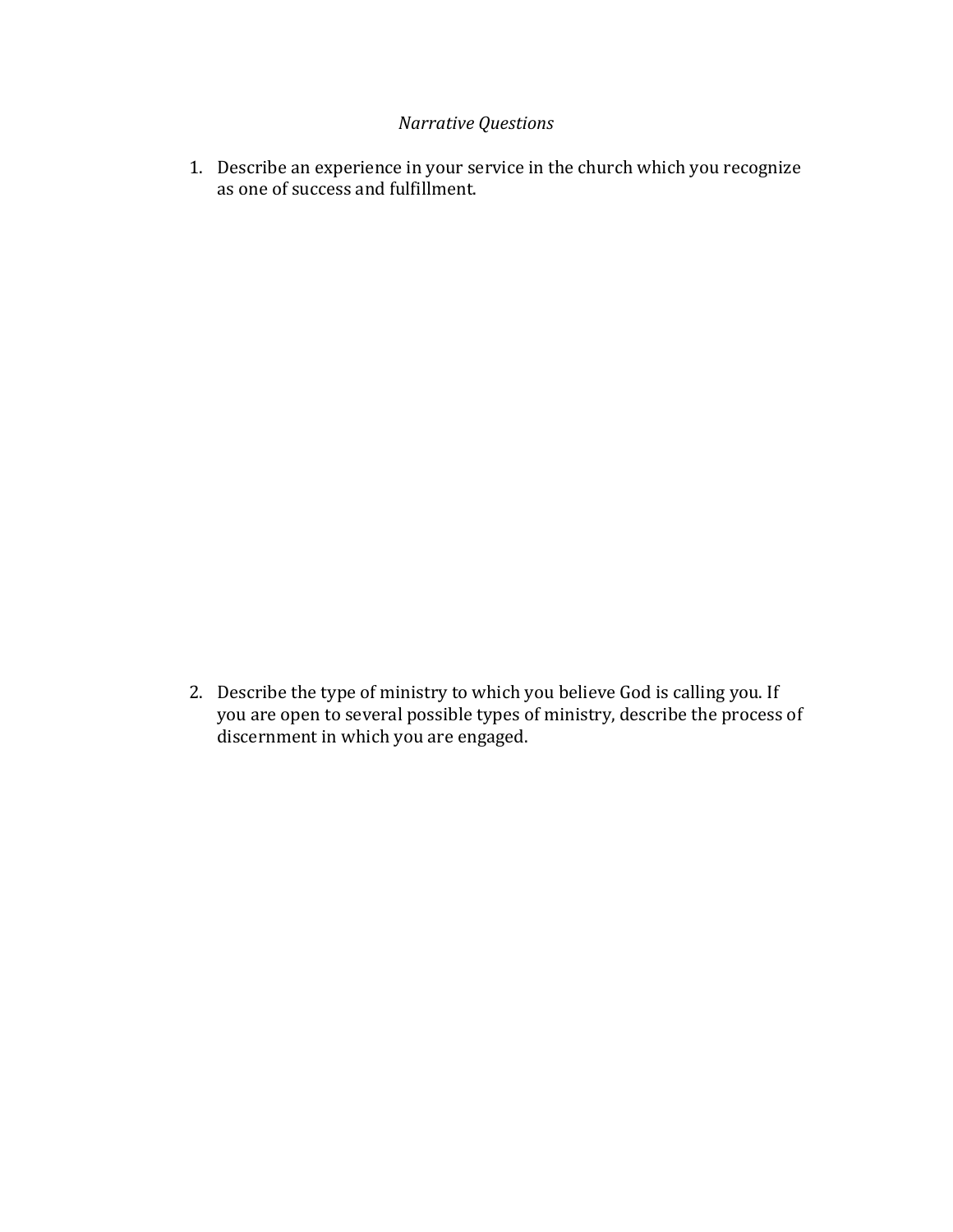3. What areas of growth have you identified in yourself?

4. Describe a time when you were involved in or led change.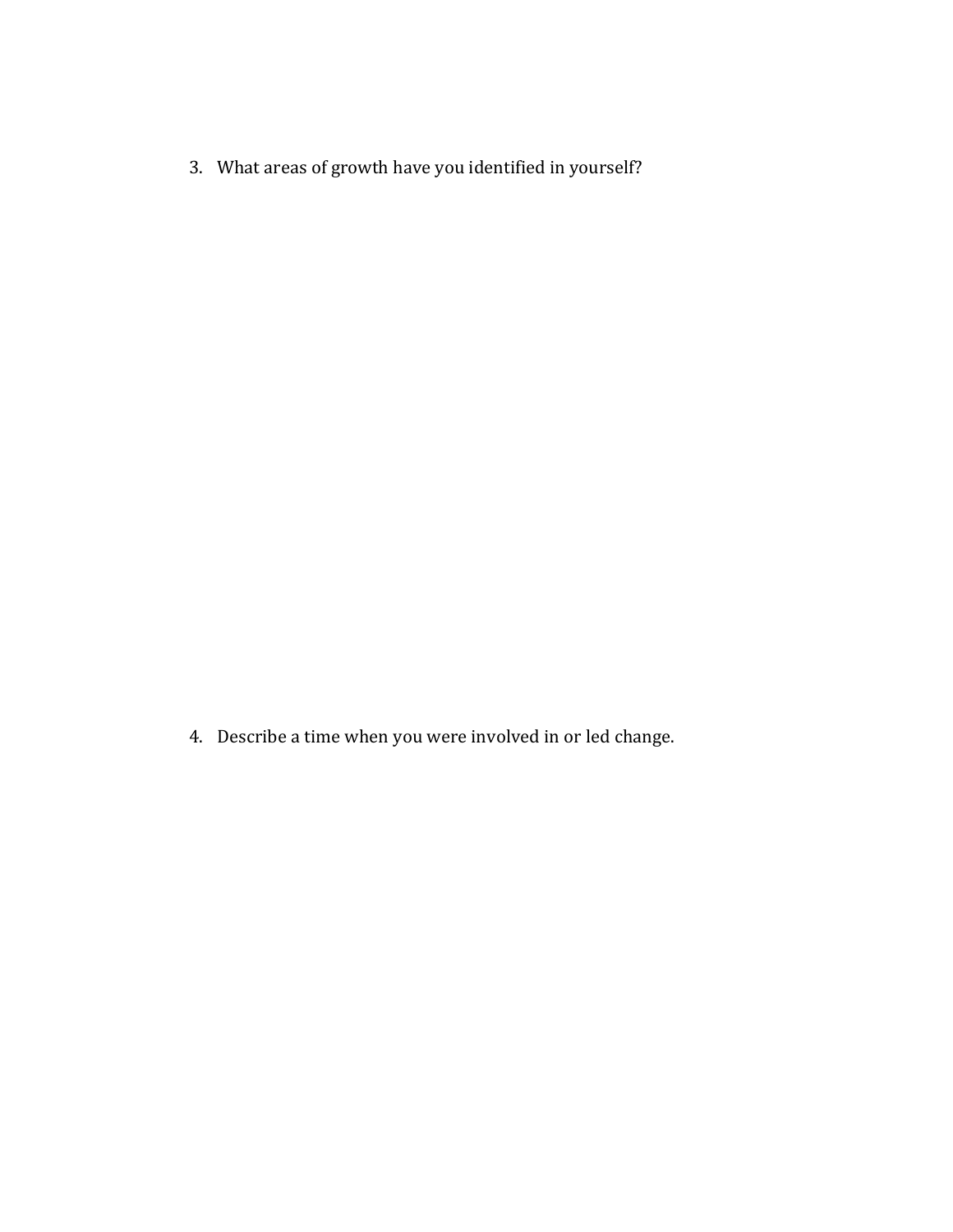## *Faith Statement*

In one page or less please write a statement of your faith.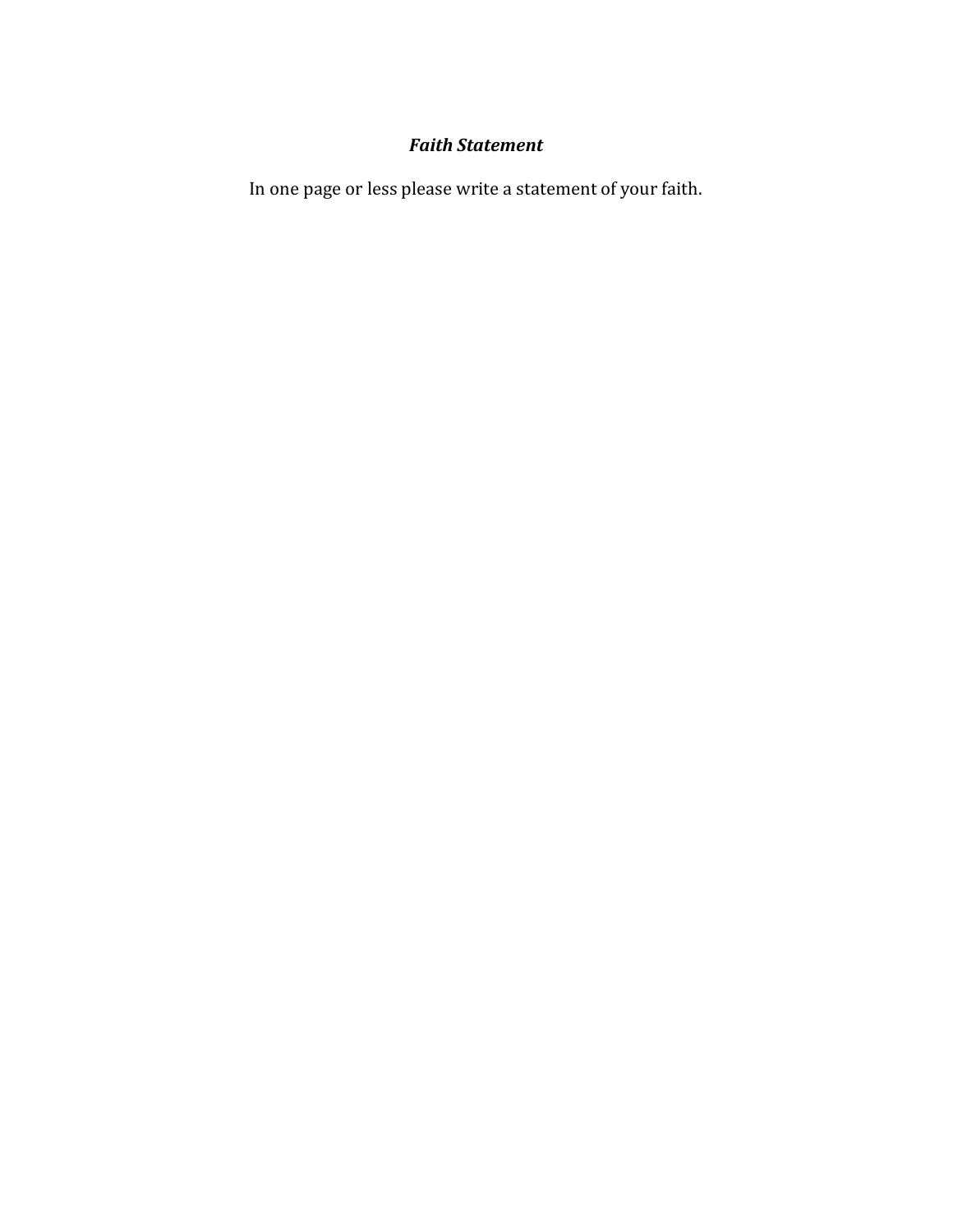# *Autobiography*

In a page or less please an autobiography including the development of your faith and your experience in the church.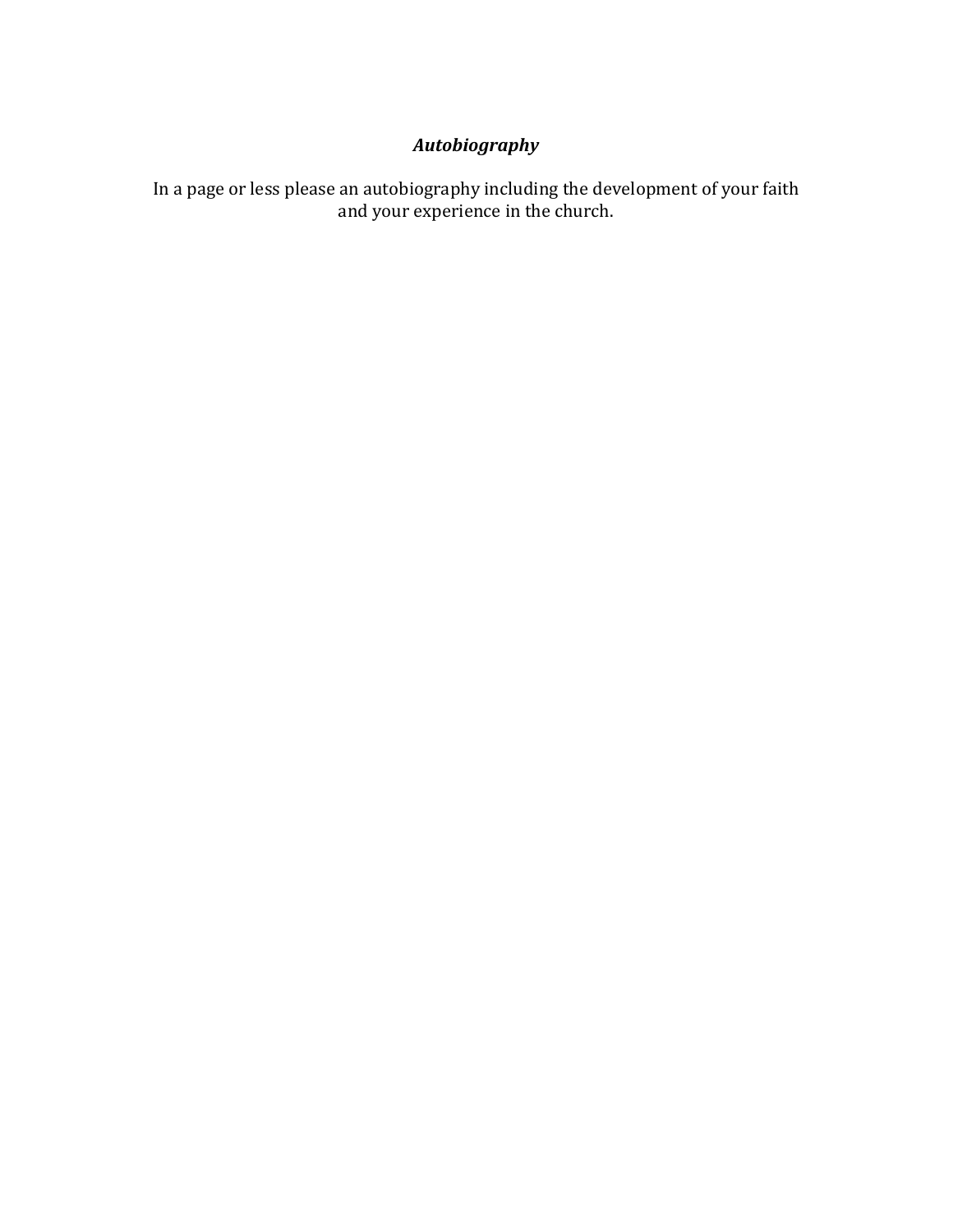### *REFERENCES*

Please enter three or four references here (Please give their names, relation to you, phone, address, and email)

\_\_\_ I hereby authorize those inquiring into my suitability to contact my references.

Signature \_\_\_\_\_\_\_\_\_\_\_\_\_\_\_\_\_\_\_\_\_\_\_\_\_\_\_\_ Print Name \_\_\_\_\_\_\_\_\_\_\_\_\_\_\_\_\_\_\_\_\_\_\_\_\_\_\_ Date \_\_\_\_\_\_\_\_\_